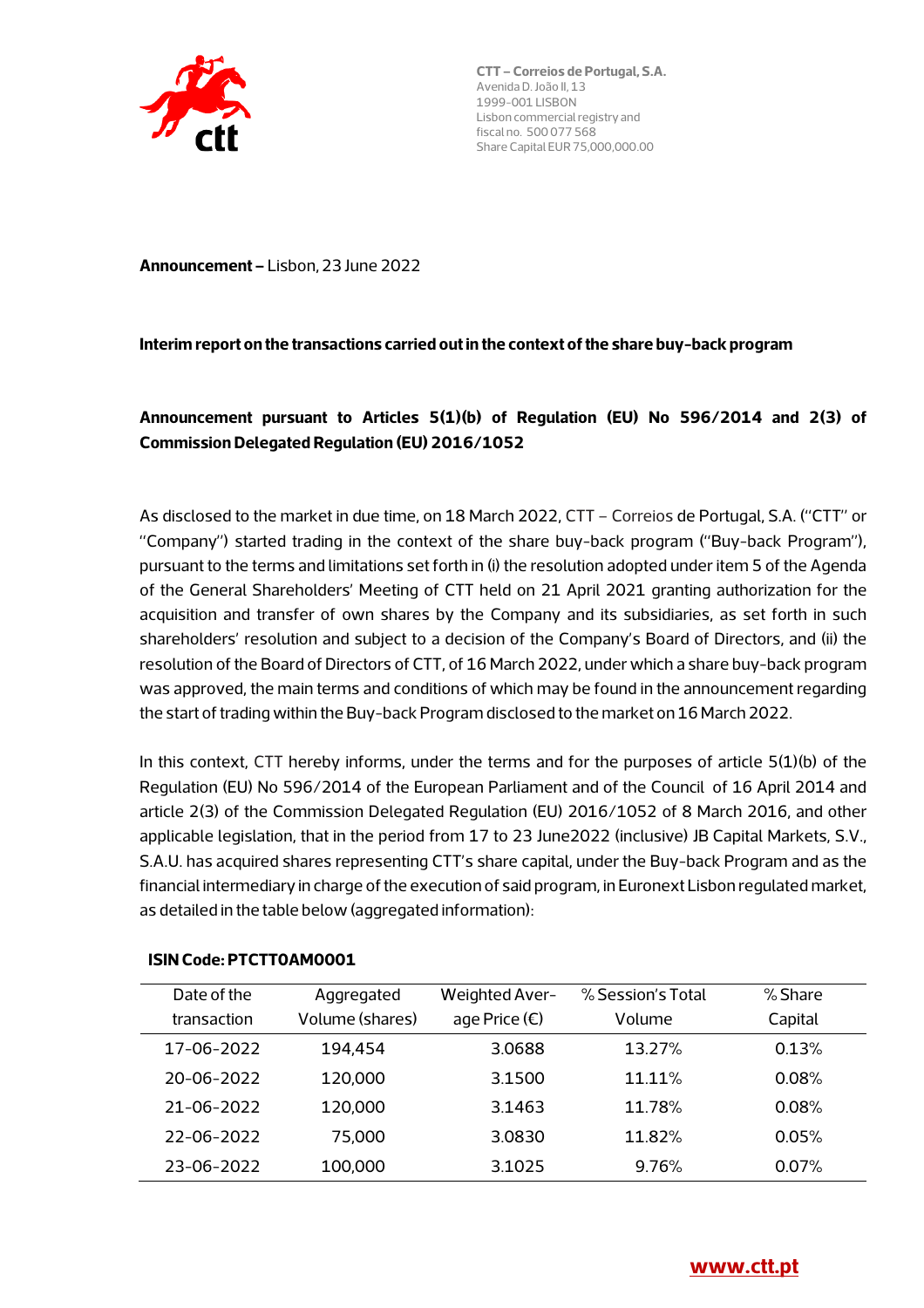

In the context of the share buy-back program announced on 16 March 2022, as at 23 June 2022, the Company had already acquired 3,987,721 shares. As a consequence, on 23 June 2022, the Company held, as a result of the transactions indicated herein, an aggregated total of 5,487,722 own shares, representing 3.66% of its share capital, including 1,500,001 own shares previously acquired.

Further detailed information on the aforementioned transactions carried out under the Buy-back Program, in the period from 17 to 23 June2022 (inclusive), may be found in the tables attached hereto as Annexes 1 to 5.

This information to the market and the general public is also available on CTT website at: https://www.ctt.pt/grupo-ctt/investidores/comunicados/index?language\_id=1.

#### **CTT – Correios de Portugal, S.A.**

Guy Pacheco **Market Relations Representative of CTT**  Nuno Vieira **Head of Investor Relations of CTT Contacts:**  Email: investors@ctt.pt I Fax: + 351 210 471 996 I Phone: + 351 210 471 087

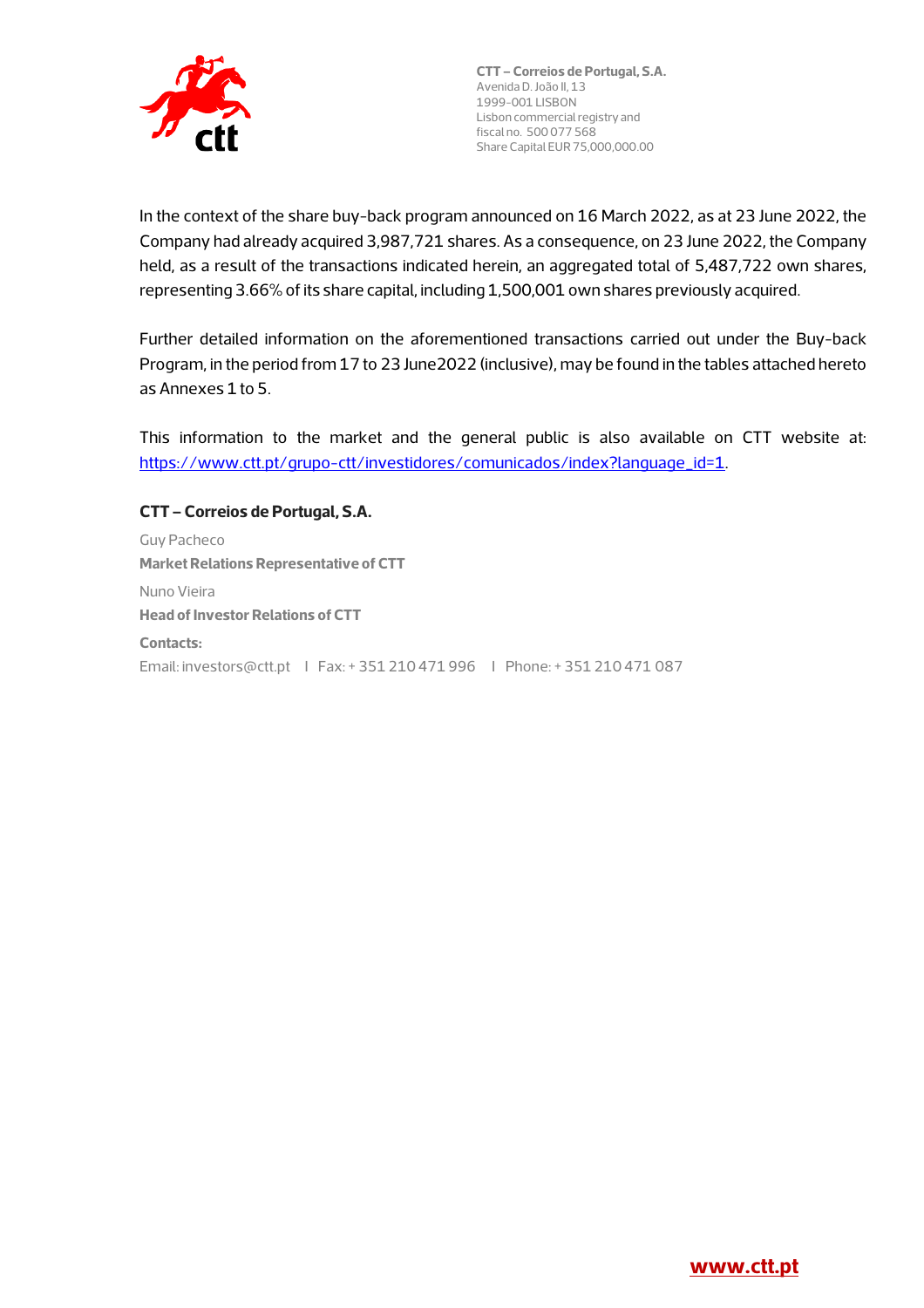

| <b>Trade Date</b> | <b>Trading</b><br>Time (CET) | <b>Stock</b>      | <b>Type of</b><br>business | <b>Trading</b><br>Venue | <b>Number of</b><br>shares | <b>Average Price</b><br>(E) |
|-------------------|------------------------------|-------------------|----------------------------|-------------------------|----------------------------|-----------------------------|
| 17-06-2022        | 09:02:27                     | <b>CTT</b> shares | Acquisition                | <b>XLIS</b>             | 1,000                      | 3.0300                      |
| 17-06-2022        | 09:02:27                     | CTT shares        | Acquisition                | <b>XLIS</b>             | 1,300                      | 3.0300                      |
| 17-06-2022        | 09:02:27                     | <b>CTT</b> shares | Acquisition                | <b>XLIS</b>             | 206                        | 3.0300                      |
| 17-06-2022        | 09:02:39                     | CTT shares        | Acquisition                | <b>XLIS</b>             | 12,494                     | 3.0300                      |
| 17-06-2022        | 09:26:01                     | CTT shares        | Acquisition                | <b>XLIS</b>             | 3,000                      | 3.0450                      |
| 17-06-2022        | 09:28:26                     | CTT shares        | Acquisition                | <b>XLIS</b>             | 6,300                      | 3.0550                      |
| 17-06-2022        | 09:28:26                     | <b>CTT</b> shares | Acquisition                | <b>XLIS</b>             | 2,100                      | 3.0550                      |
| 17-06-2022        | 09:28:26                     | <b>CTT</b> shares | Acquisition                | <b>XLIS</b>             | 2,100                      | 3.0550                      |
| 17-06-2022        | 09:28:26                     | CTT shares        | Acquisition                | <b>XLIS</b>             | 2,100                      | 3.0550                      |
| 17-06-2022        | 09:28:26                     | CTT shares        | Acquisition                | <b>XLIS</b>             | 398                        | 3.0550                      |
| 17-06-2022        | 09:28:26                     | CTT shares        | Acquisition                | <b>XLIS</b>             | 2,002                      | 3.0550                      |
| 17-06-2022        | 09:35:26                     | CTT shares        | Acquisition                | <b>XLIS</b>             | 984                        | 3.0450                      |
| 17-06-2022        | 09:35:26                     | CTT shares        | Acquisition                | <b>XLIS</b>             | 993                        | 3.0450                      |
| 17-06-2022        | 09:35:26                     | <b>CTT</b> shares | Acquisition                | <b>XLIS</b>             | 410                        | 3.0450                      |
| 17-06-2022        | 09:35:26                     | CTT shares        | Acquisition                | <b>XLIS</b>             | 9,556                      | 3.0450                      |
| 17-06-2022        | 09:35:26                     | CTT shares        | Acquisition                | <b>XLIS</b>             | 57                         | 3.0450                      |
| 17-06-2022        | 09:40:38                     | CTT shares        | Acquisition                | <b>XLIS</b>             | 15,000                     | 3.0150                      |
| 17-06-2022        | 10:05:13                     | CTT shares        | Acquisition                | <b>XLIS</b>             | 689                        | 3.0650                      |
| 17-06-2022        | 10:05:13                     | CTT shares        | Acquisition                | <b>XLIS</b>             | 1                          | 3.0650                      |
| 17-06-2022        | 10:05:13                     | CTT shares        | Acquisition                | <b>XLIS</b>             | 4,011                      | 3.0650                      |
| 17-06-2022        | 10:05:13                     | CTT shares        | Acquisition                | <b>XLIS</b>             | 875                        | 3.0650                      |
| 17-06-2022        | 10:07:10                     | CTT shares        | Acquisition                | <b>XLIS</b>             | 975                        | 3.0650                      |
| 17-06-2022        | 10:07:10                     | CTT shares        | Acquisition                | <b>XLIS</b>             | 8,449                      | 3.0650                      |
| 17-06-2022        | 10:32:01                     | CTT shares        | Acquisition                | <b>XLIS</b>             | 40,000                     | 3.0700                      |
| 17-06-2022        | 11:53:39                     | CTT shares        | Acquisition                | <b>XLIS</b>             | 15,000                     | 3.0850                      |
| 17-06-2022        | 13:02:11                     | CTT shares        | Acquisition                | <b>XLIS</b>             | 6,416                      | 3.1000                      |
| 17-06-2022        | 13:02:11                     | <b>CTT</b> shares | Acquisition                | <b>XLIS</b>             | 500                        | 3.1000                      |
| 17-06-2022        | 13:02:11                     | CTT shares        | Acquisition                | <b>XLIS</b>             | 2,500                      | 3.1000                      |
| 17-06-2022        | 13:02:11                     | CTT shares        | Acquisition                | <b>XLIS</b>             | 2,000                      | 3.1000                      |
| 17-06-2022        | 13:02:11                     | CTT shares        | Acquisition                | <b>XLIS</b>             | 1,426                      | 3.1000                      |
| 17-06-2022        | 13:02:11                     | CTT shares        | Acquisition                | <b>XLIS</b>             | 306                        | 3.1000                      |
| 17-06-2022        | 13:02:11                     | CTT shares        | Acquisition                | <b>XLIS</b>             | 750                        | 3.1000                      |
| 17-06-2022        | 13:02:11                     | CTT shares        | Acquisition                | <b>XLIS</b>             | 3,860                      | 3.1000                      |
| 17-06-2022        | 13:02:11                     | CTT shares        | Acquisition                | <b>XLIS</b>             | 2,242                      | 3.1000                      |
| 17-06-2022        | 14:27:08                     | CTT shares        | Acquisition                | <b>XLIS</b>             | 20                         | 3.1050                      |
| 17-06-2022        | 14:27:08                     | CTT shares        | Acquisition                | <b>XLIS</b>             | 14,980                     | 3.1050                      |
| 17-06-2022        | 16:15:16                     | CTT shares        | Acquisition                | <b>XLIS</b>             | 2,451                      | 3.1050                      |
| 17-06-2022        | 16:15:16                     | <b>CTT</b> shares | Acquisition                | <b>XLIS</b>             | 12,549                     | 3.1050                      |
| 17-06-2022        | 16:57:05                     | CTT shares        | Acquisition                | <b>XLIS</b>             | 3,000                      | 3.0650                      |
| 17-06-2022        | 17:03:37                     | CTT shares        | Acquisition                | <b>XLIS</b>             | 1,928                      | 3.0700                      |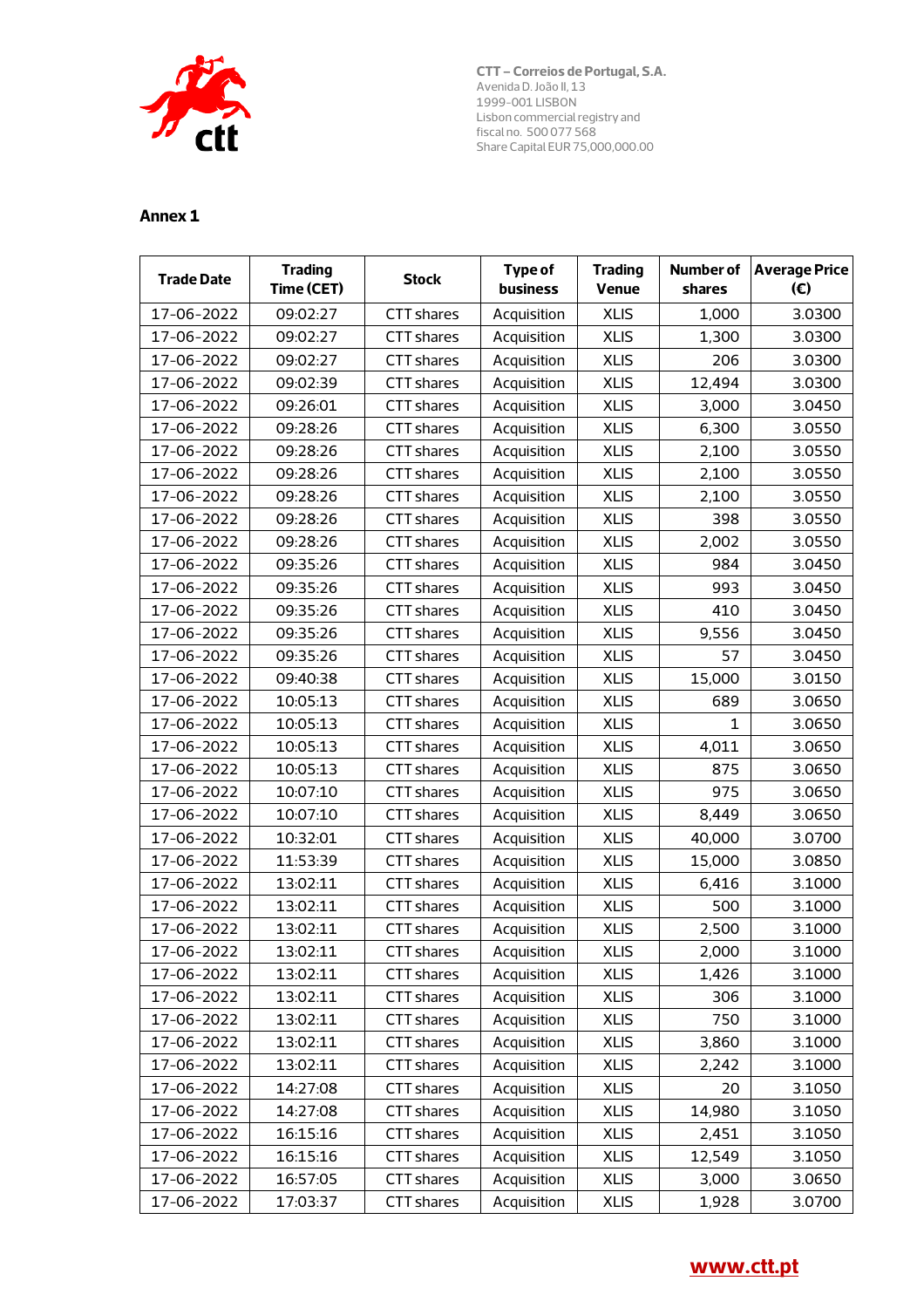

| <b>Trade Date</b> | <b>Trading</b><br>Time (CET) | <b>Stock</b>      | Type of<br><b>business</b> | <b>Trading</b><br><b>Venue</b> | <b>Number of</b><br>shares | <b>Average Price</b><br>(€) |
|-------------------|------------------------------|-------------------|----------------------------|--------------------------------|----------------------------|-----------------------------|
| 17-06-2022        | 17:03:37                     | CTT shares        | Acquisition                | <b>XLIS</b>                    | 1.600                      | 3.0700                      |
| 17-06-2022        | 17:03:37                     | CTT shares        | Acquisition                | <b>XLIS</b>                    | 794                        | 3.0700                      |
| 17-06-2022        | 17:03:37                     | CTT shares        | Acquisition                | <b>XLIS</b>                    | 722                        | 3.0700                      |
| 17-06-2022        | 17:03:37                     | CTT shares        | Acquisition                | <b>XLIS</b>                    | 913                        | 3.0700                      |
| 17-06-2022        | 17:03:37                     | CTT shares        | Acquisition                | <b>XLIS</b>                    | 1.826                      | 3.0700                      |
| 17-06-2022        | 17:04:14                     | CTT shares        | Acquisition                | <b>XLIS</b>                    | 977                        | 3.0700                      |
| 17-06-2022        | 17:08:53                     | CTT shares        | Acquisition                | <b>XLIS</b>                    | 572                        | 3.0700                      |
| 17-06-2022        | 17:26:33                     | CTT shares        | Acquisition                | <b>XLIS</b>                    | 1.601                      | 3.0700                      |
| 17-06-2022        | 17:28:30                     | <b>CTT</b> shares | Acquisition                | <b>XLIS</b>                    | 521                        | 3.0700                      |

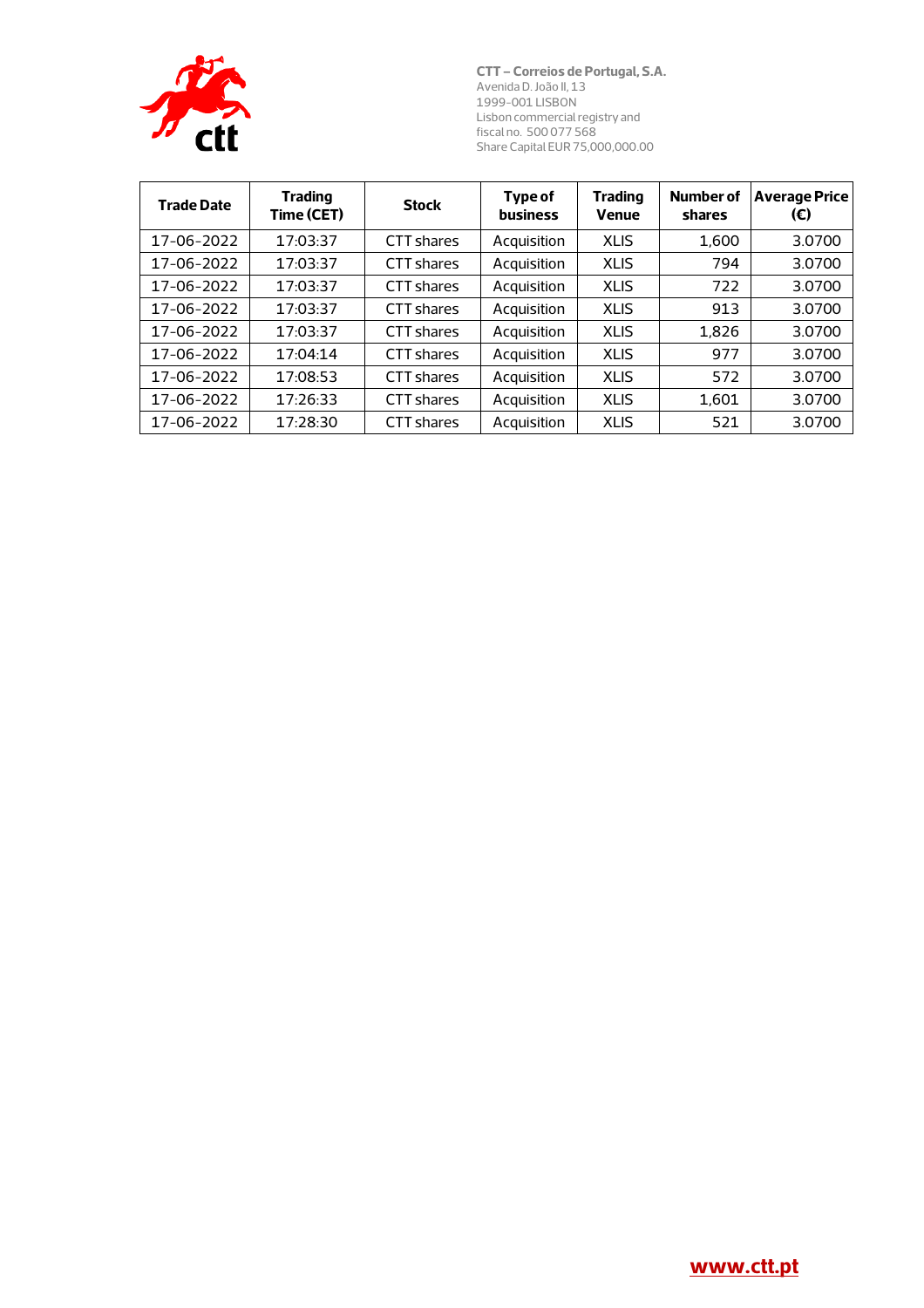

| <b>Trade Date</b> | <b>Trading</b><br>Time (CET) | <b>Stock</b>      | Type of<br>business | <b>Trading</b><br>Venue | <b>Number of</b><br>shares | <b>Average Price</b><br>(E) |
|-------------------|------------------------------|-------------------|---------------------|-------------------------|----------------------------|-----------------------------|
| 20-06-2022        | 09:01:38                     | <b>CTT</b> shares | Acquisition         | <b>XLIS</b>             | 33                         | 3.1100                      |
| 20-06-2022        | 09:01:38                     | CTT shares        | Acquisition         | <b>XLIS</b>             | $\mathbf{1}$               | 3.1100                      |
| 20-06-2022        | 09:03:49                     | <b>CTT</b> shares | Acquisition         | <b>XLIS</b>             | 3,000                      | 3.1300                      |
| 20-06-2022        | 09:03:49                     | CTT shares        | Acquisition         | <b>XLIS</b>             | 7,000                      | 3.1300                      |
| 20-06-2022        | 09:14:45                     | CTT shares        | Acquisition         | <b>XLIS</b>             | 6,902                      | 3.1500                      |
| 20-06-2022        | 09:14:45                     | CTT shares        | Acquisition         | <b>XLIS</b>             | 3,098                      | 3.1500                      |
| 20-06-2022        | 10:52:38                     | <b>CTT</b> shares | Acquisition         | <b>XLIS</b>             | 15,000                     | 3.1400                      |
| 20-06-2022        | 10:58:23                     | CTT shares        | Acquisition         | <b>XLIS</b>             | 99                         | 3.1300                      |
| 20-06-2022        | 10:58:23                     | CTT shares        | Acquisition         | <b>XLIS</b>             | 14,901                     | 3.1300                      |
| 20-06-2022        | 12:41:25                     | <b>CTT</b> shares | Acquisition         | <b>XLIS</b>             | 15,000                     | 3.1400                      |
| 20-06-2022        | 13:27:39                     | CTT shares        | Acquisition         | <b>XLIS</b>             | 5,750                      | 3.1300                      |
| 20-06-2022        | 13:27:39                     | CTT shares        | Acquisition         | <b>XLIS</b>             | 1,817                      | 3.1300                      |
| 20-06-2022        | 14:04:42                     | <b>CTT</b> shares | Acquisition         | <b>XLIS</b>             | 1,913                      | 3.1550                      |
| 20-06-2022        | 14:04:42                     | CTT shares        | Acquisition         | <b>XLIS</b>             | 2,300                      | 3.1550                      |
| 20-06-2022        | 14:04:42                     | CTT shares        | Acquisition         | <b>XLIS</b>             | 2,300                      | 3.1550                      |
| 20-06-2022        | 14:04:42                     | CTT shares        | Acquisition         | <b>XLIS</b>             | 2,300                      | 3.1550                      |
| 20-06-2022        | 14:04:42                     | CTT shares        | Acquisition         | <b>XLIS</b>             | 4,600                      | 3.1550                      |
| 20-06-2022        | 14:04:42                     | <b>CTT</b> shares | Acquisition         | <b>XLIS</b>             | 1,587                      | 3.1550                      |
| 20-06-2022        | 15:01:12                     | <b>CTT</b> shares | Acquisition         | <b>XLIS</b>             | 12,488                     | 3.1600                      |
| 20-06-2022        | 15:01:12                     | CTT shares        | Acquisition         | <b>XLIS</b>             | 496                        | 3.1600                      |
| 20-06-2022        | 15:01:12                     | CTT shares        | Acquisition         | <b>XLIS</b>             | 2,016                      | 3.1600                      |
| 20-06-2022        | 15:31:08                     | CTT shares        | Acquisition         | <b>XLIS</b>             | 217                        | 3.1800                      |
| 20-06-2022        | 15:31:08                     | <b>CTT</b> shares | Acquisition         | <b>XLIS</b>             | 2,150                      | 3.1800                      |
| 20-06-2022        | 15:31:08                     | CTT shares        | Acquisition         | <b>XLIS</b>             | 1,883                      | 3.1800                      |
| 20-06-2022        | 15:31:08                     | CTT shares        | Acquisition         | <b>XLIS</b>             | 1,134                      | 3.1800                      |
| 20-06-2022        | 15:31:29                     | CTT shares        | Acquisition         | <b>XLIS</b>             | 2,015                      | 3.1800                      |
| 20-06-2022        | 15:51:09                     | CTT shares        | Acquisition         | <b>XLIS</b>             | 1,052                      | 3.2000                      |
| 20-06-2022        | 15:51:09                     | <b>CTT</b> shares | Acquisition         | <b>XLIS</b>             | 1,105                      | 3.2000                      |
| 20-06-2022        | 15:51:09                     | <b>CTT</b> shares | Acquisition         | <b>XLIS</b>             | 2,300                      | 3.2000                      |
| 20-06-2022        | 15:51:09                     | CTT shares        | Acquisition         | <b>XLIS</b>             | 5,543                      | 3.2000                      |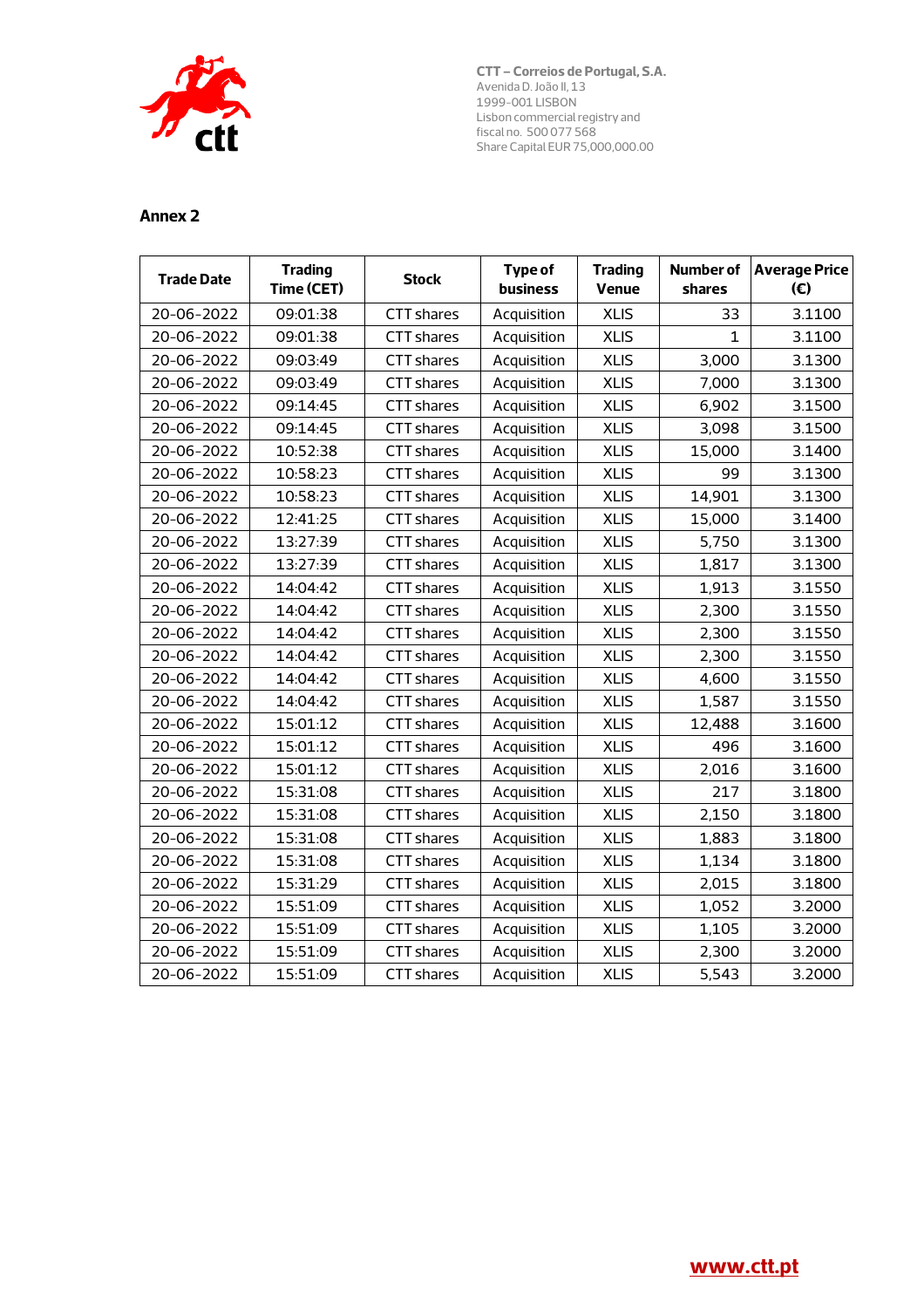

| <b>Trade Date</b> | <b>Trading</b><br>Time (CET) | <b>Stock</b>      | <b>Type of</b><br>business | <b>Trading</b><br><b>Venue</b> | Number of<br>shares | <b>Average Price</b><br>(E) |
|-------------------|------------------------------|-------------------|----------------------------|--------------------------------|---------------------|-----------------------------|
| 21-06-2022        | 09:01:59                     | <b>CTT</b> shares | Acquisition                | <b>XLIS</b>                    | 750                 | 3.2000                      |
| 21-06-2022        | 09:01:59                     | CTT shares        | Acquisition                | <b>XLIS</b>                    | 1,900               | 3.2000                      |
| 21-06-2022        | 09:01:59                     | CTT shares        | Acquisition                | <b>XLIS</b>                    | 732                 | 3.2000                      |
| 21-06-2022        | 09:01:59                     | CTT shares        | Acquisition                | <b>XLIS</b>                    | 6,618               | 3.2000                      |
| 21-06-2022        | 09:12:39                     | CTT shares        | Acquisition                | <b>XLIS</b>                    | 10,000              | 3.1700                      |
| 21-06-2022        | 10:28:11                     | CTT shares        | Acquisition                | <b>XLIS</b>                    | 10,000              | 3.1700                      |
| 21-06-2022        | 10:49:12                     | CTT shares        | Acquisition                | <b>XLIS</b>                    | 582                 | 3.1450                      |
| 21-06-2022        | 10:55:07                     | CTT shares        | Acquisition                | <b>XLIS</b>                    | 9,418               | 3.1450                      |
| 21-06-2022        | 11:45:08                     | <b>CTT</b> shares | Acquisition                | <b>XLIS</b>                    | 1,480               | 3.1500                      |
| 21-06-2022        | 11:45:08                     | CTT shares        | Acquisition                | <b>XLIS</b>                    | 8,520               | 3.1500                      |
| 21-06-2022        | 12:59:28                     | CTT shares        | Acquisition                | <b>XLIS</b>                    | 60                  | 3.1350                      |
| 21-06-2022        | 13:14:12                     | CTT shares        | Acquisition                | <b>XLIS</b>                    | 734                 | 3.1450                      |
| 21-06-2022        | 13:14:12                     | CTT shares        | Acquisition                | <b>XLIS</b>                    | 9,266               | 3.1450                      |
| 21-06-2022        | 13:52:59                     | <b>CTT</b> shares | Acquisition                | <b>XLIS</b>                    | 87                  | 3.1350                      |
| 21-06-2022        | 13:52:59                     | CTT shares        | Acquisition                | <b>XLIS</b>                    | 2,200               | 3.1350                      |
| 21-06-2022        | 13:52:59                     | CTT shares        | Acquisition                | <b>XLIS</b>                    | 6,600               | 3.1350                      |
| 21-06-2022        | 13:52:59                     | CTT shares        | Acquisition                | <b>XLIS</b>                    | 1,053               | 3.1350                      |
| 21-06-2022        | 14:28:15                     | CTT shares        | Acquisition                | <b>XLIS</b>                    | 129                 | 3.1300                      |
| 21-06-2022        | 14:28:15                     | CTT shares        | Acquisition                | <b>XLIS</b>                    | 487                 | 3.1300                      |
| 21-06-2022        | 14:28:15                     | <b>CTT</b> shares | Acquisition                | <b>XLIS</b>                    | 626                 | 3.1300                      |
| 21-06-2022        | 14:28:15                     | <b>CTT</b> shares | Acquisition                | <b>XLIS</b>                    | 1,933               | 3.1300                      |
| 21-06-2022        | 14:28:15                     | CTT shares        | Acquisition                | <b>XLIS</b>                    | 349                 | 3.1300                      |
| 21-06-2022        | 14:28:15                     | CTT shares        | Acquisition                | <b>XLIS</b>                    | 326                 | 3.1300                      |
| 21-06-2022        | 14:28:15                     | CTT shares        | Acquisition                | <b>XLIS</b>                    | 326                 | 3.1300                      |
| 21-06-2022        | 14:28:15                     | CTT shares        | Acquisition                | <b>XLIS</b>                    | 69                  | 3.1300                      |
| 21-06-2022        | 14:28:15                     | <b>CTT</b> shares | Acquisition                | <b>XLIS</b>                    | 508                 | 3.1300                      |
| 21-06-2022        | 14:28:15                     | <b>CTT</b> shares | Acquisition                | <b>XLIS</b>                    | 4,400               | 3.1300                      |
| 21-06-2022        | 14:28:15                     | CTT shares        | Acquisition                | <b>XLIS</b>                    | 847                 | 3.1300                      |
| 21-06-2022        | 14:40:37                     | CTT shares        | Acquisition                | <b>XLIS</b>                    | 397                 | 3.1150                      |
| 21-06-2022        | 14:40:37                     | CTT shares        | Acquisition                | <b>XLIS</b>                    | 1,354               | 3.1150                      |
| 21-06-2022        | 14:40:37                     | CTT shares        | Acquisition                | <b>XLIS</b>                    | 8,249               | 3.1150                      |
| 21-06-2022        | 16:06:27                     | CTT shares        | Acquisition                | <b>XLIS</b>                    | 1,830               | 3.1350                      |
| 21-06-2022        | 16:06:27                     | CTT shares        | Acquisition                | <b>XLIS</b>                    | 595                 | 3.1350                      |
| 21-06-2022        | 16:06:27                     | CTT shares        | Acquisition                | <b>XLIS</b>                    | 366                 | 3.1350                      |
| 21-06-2022        | 16:06:27                     | CTT shares        | Acquisition                | <b>XLIS</b>                    | 750                 | 3.1350                      |
| 21-06-2022        | 16:06:27                     | CTT shares        | Acquisition                | <b>XLIS</b>                    | 229                 | 3.1350                      |
| 21-06-2022        | 16:06:27                     | CTT shares        | Acquisition                | <b>XLIS</b>                    | 4,400               | 3.1350                      |
| 21-06-2022        | 16:06:27                     | CTT shares        | Acquisition                | <b>XLIS</b>                    | 1,830               | 3.1350                      |
| 21-06-2022        | 16:39:10                     | CTT shares        | Acquisition                | <b>XLIS</b>                    | 1,585               | 3.1300                      |
| 21-06-2022        | 16:39:10                     | CTT shares        | Acquisition                | <b>XLIS</b>                    | 414                 | 3.1300                      |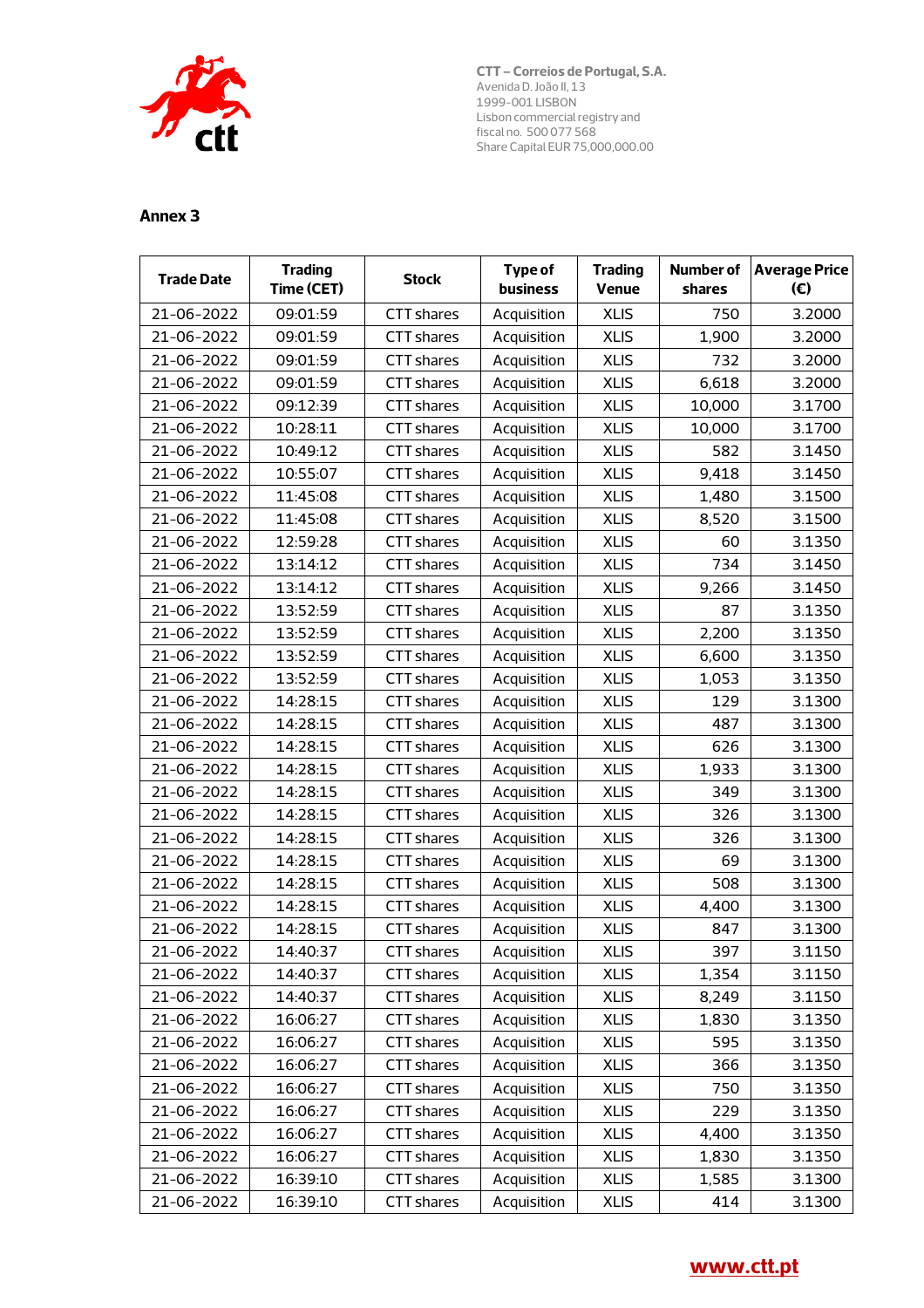

| <b>Trade Date</b> | <b>Trading</b><br>Time (CET) | <b>Stock</b>      | Type of<br>business | <b>Trading</b><br><b>Venue</b> | Number of<br>shares | <b>Average Price</b><br>(€) |
|-------------------|------------------------------|-------------------|---------------------|--------------------------------|---------------------|-----------------------------|
| 21-06-2022        | 16:39:10                     | CTT shares        | Acquisition         | <b>XLIS</b>                    | 1,798               | 3.1300                      |
| 21-06-2022        | 16:39:10                     | CTT shares        | Acquisition         | <b>XLIS</b>                    | 747                 | 3.1300                      |
| 21-06-2022        | 16:39:10                     | CTT shares        | Acquisition         | <b>XLIS</b>                    | 383                 | 3.1300                      |
| 21-06-2022        | 16:39:10                     | CTT shares        | Acquisition         | <b>XLIS</b>                    | 710                 | 3.1300                      |
| 21-06-2022        | 16:39:10                     | CTT shares        | Acquisition         | <b>XLIS</b>                    | 502                 | 3.1300                      |
| 21-06-2022        | 16:39:10                     | CTT shares        | Acquisition         | <b>XLIS</b>                    | 96                  | 3.1300                      |
| 21-06-2022        | 16:39:10                     | CTT shares        | Acquisition         | <b>XLIS</b>                    | 2,200               | 3.1300                      |
| 21-06-2022        | 16:39:10                     | CTT shares        | Acquisition         | <b>XLIS</b>                    | 1,565               | 3.1300                      |
| 21-06-2022        | 16:59:42                     | CTT shares        | Acquisition         | <b>XLIS</b>                    | 905                 | 3.1300                      |
| 21-06-2022        | 16:59:42                     | CTT shares        | Acquisition         | <b>XLIS</b>                    | 2,200               | 3.1300                      |
| 21-06-2022        | 16:59:42                     | <b>CTT</b> shares | Acquisition         | <b>XLIS</b>                    | 2,200               | 3.1300                      |
| 21-06-2022        | 16:59:42                     | CTT shares        | Acquisition         | <b>XLIS</b>                    | 815                 | 3.1300                      |
| 21-06-2022        | 16:59:42                     | CTT shares        | Acquisition         | <b>XLIS</b>                    | 3,880               | 3.1300                      |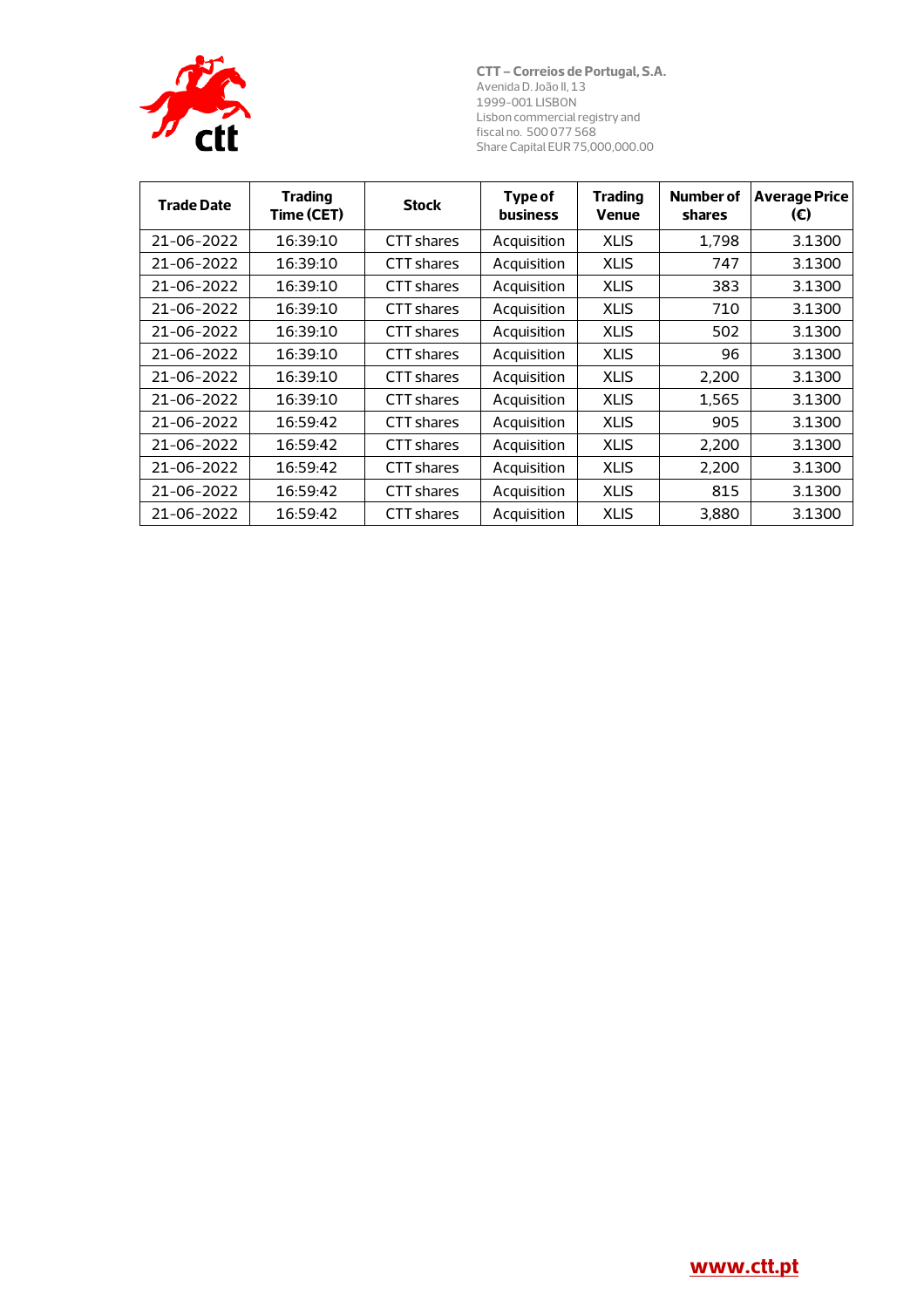

| <b>Trade Date</b> | <b>Trading</b><br>Time (CET) | <b>Stock</b>      | <b>Type of</b><br><b>business</b> | <b>Trading</b><br><b>Venue</b> | <b>Number of</b><br>shares | <b>Average Price</b><br>(E) |
|-------------------|------------------------------|-------------------|-----------------------------------|--------------------------------|----------------------------|-----------------------------|
| 22-06-2022        | 09:03:46                     | <b>CTT</b> shares | Acquisition                       | <b>XLIS</b>                    | 10,000                     | 3.0600                      |
| 22-06-2022        | 09:08:19                     | <b>CTT</b> shares | Acquisition                       | <b>XLIS</b>                    | 10,000                     | 3.0500                      |
| 22-06-2022        | 10:41:32                     | CTT shares        | Acquisition                       | <b>XLIS</b>                    | 454                        | 3.0750                      |
| 22-06-2022        | 10:41:32                     | <b>CTT</b> shares | Acquisition                       | <b>XLIS</b>                    | 776                        | 3.0750                      |
| 22-06-2022        | 10:41:32                     | <b>CTT shares</b> | Acquisition                       | <b>XLIS</b>                    | 2,300                      | 3.0750                      |
| 22-06-2022        | 10:41:32                     | CTT shares        | Acquisition                       | <b>XLIS</b>                    | 4,600                      | 3.0750                      |
| 22-06-2022        | 10:41:32                     | <b>CTT shares</b> | Acquisition                       | <b>XLIS</b>                    | 2,300                      | 3.0750                      |
| 22-06-2022        | 10:41:32                     | <b>CTT</b> shares | Acquisition                       | <b>XLIS</b>                    | 331                        | 3.0750                      |
| 22-06-2022        | 10:41:32                     | <b>CTT shares</b> | Acquisition                       | <b>XLIS</b>                    | 274                        | 3.0750                      |
| 22-06-2022        | 10:41:32                     | <b>CTT shares</b> | Acquisition                       | <b>XLIS</b>                    | 470                        | 3.0750                      |
| 22-06-2022        | 10:41:32                     | <b>CTT</b> shares | Acquisition                       | <b>XLIS</b>                    | 1,156                      | 3.0750                      |
| 22-06-2022        | 10:41:32                     | <b>CTT</b> shares | Acquisition                       | <b>XLIS</b>                    | 2,339                      | 3.0750                      |
| 22-06-2022        | 11:08:18                     | <b>CTT</b> shares | Acquisition                       | <b>XLIS</b>                    | 500                        | 3.0850                      |
| 22-06-2022        | 11:08:18                     | <b>CTT</b> shares | Acquisition                       | <b>XLIS</b>                    | 6                          | 3.0850                      |
| 22-06-2022        | 11:08:18                     | <b>CTT shares</b> | Acquisition                       | <b>XLIS</b>                    | 1,002                      | 3.0850                      |
| 22-06-2022        | 11:11:28                     | <b>CTT</b> shares | Acquisition                       | <b>XLIS</b>                    | 13,492                     | 3.0850                      |
| 22-06-2022        | 12:23:35                     | <b>CTT shares</b> | Acquisition                       | <b>XLIS</b>                    | 92                         | 3.1050                      |
| 22-06-2022        | 12:23:35                     | <b>CTT</b> shares | Acquisition                       | <b>XLIS</b>                    | 1,941                      | 3.1050                      |
| 22-06-2022        | 12:23:35                     | CTT shares        | Acquisition                       | <b>XLIS</b>                    | 9.630                      | 3.1050                      |
| 22-06-2022        | 12:23:35                     | CTT shares        | Acquisition                       | <b>XLIS</b>                    | 3,337                      | 3.1050                      |
| 22-06-2022        | 16:21:28                     | <b>CTT</b> shares | Acquisition                       | <b>XLIS</b>                    | 1,961                      | 3.1150                      |
| 22-06-2022        | 16:21:28                     | <b>CTT</b> shares | Acquisition                       | <b>XLIS</b>                    | 4,261                      | 3.1150                      |
| 22-06-2022        | 16:21:28                     | CTT shares        | Acquisition                       | <b>XLIS</b>                    | 3,778                      | 3.1150                      |